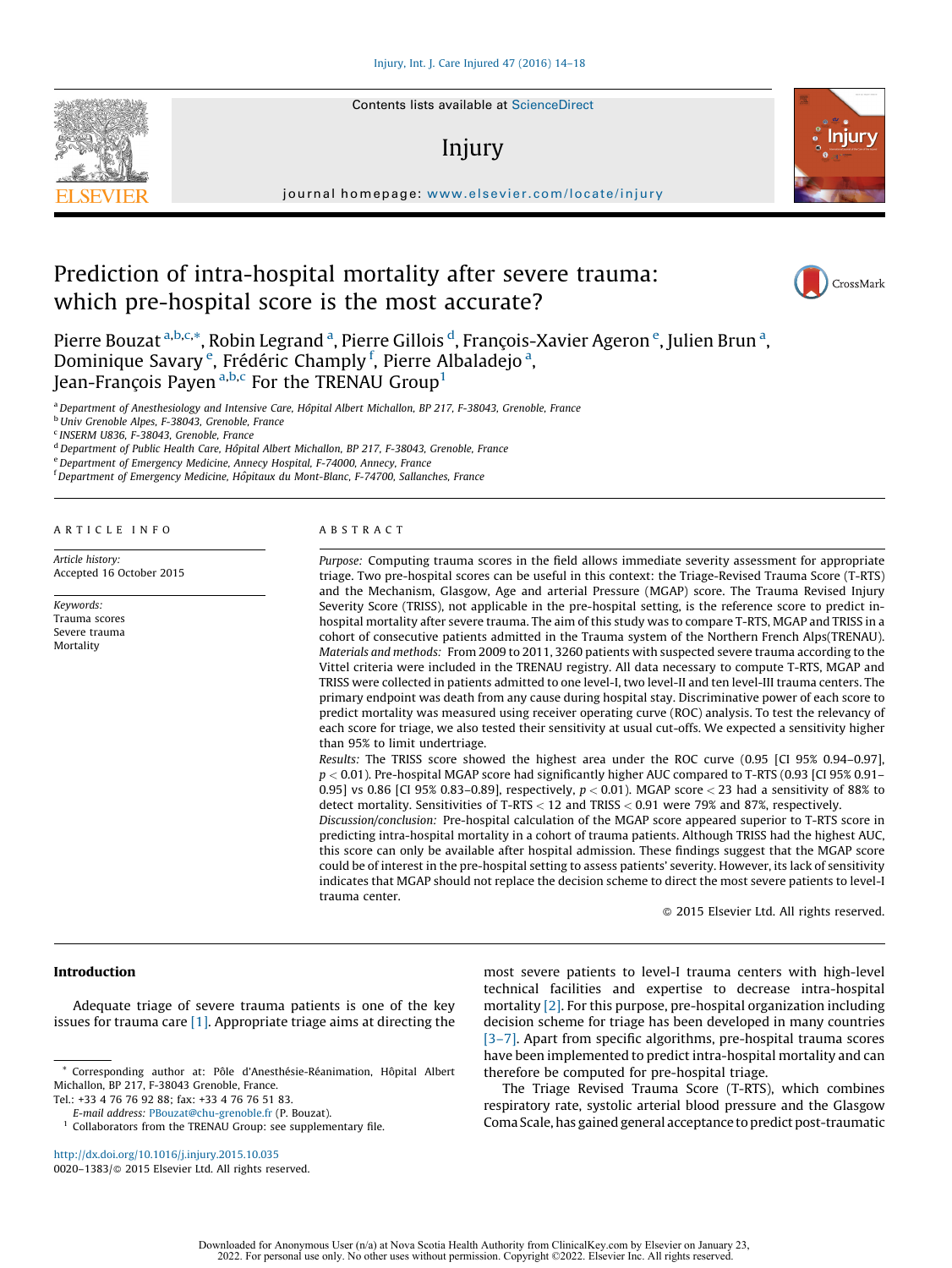mortality [\[8\].](#page-4-0) This score is easy to compute in the field and can be useful for the outcome prediction in a broad range of trauma patients. The T-RTS varies from 0 to 12 and is used by paramedics for triage and clinical decision-making in the pre-hospital field. However, this score was implemented in countries where paramedics led the pre-hospital setting and T-RTS may not apply to physician-staffed pre-hospital settings, which are more frequent in Europe. The Mechanism, Glasgow coma scale, Age, and Arterial Pressure (MGAP) score has been created for the pre-hospital setting with physician-staffed ambulance. MGAP was validated in 1003 patients admitted to a single level-I trauma center from 2003 to 2005 [\[9\]](#page-4-0). In this validation cohort, the global predictive properties of the MGAP score were equivalent to T-RTS but significantly lower than Trauma Revised Injury Severity Score (TRISS). This last score, not applicable in the pre-hospital setting, is considered as the reference to predict the outcome in trauma patients  $[8,10]$ . External validation of the MGAP score was only performed on hospital admission [\[11,12\]](#page-4-0). Whether the MGAP score used in the pre-hospital setting might be accurate to predict intra-hospital mortality among unselected trauma patients admitted to level I–III trauma centers is unknown. Our aim was to compare the predictive power of the MGAP, T-RTS and TRISS scores in a cohort of consecutive trauma patients from the Trauma System of the Northern French Alps (TRENAU) registry.

## Patients and methods

The study was conducted in 13 hospitals from the TRENAU network, which gathers university-affiliated and non universityaffiliated hospitals in the French Alps. The TRENAU contains one level-I trauma center, two level-II centers and ten level-III centers [\[3\]](#page-4-0). For every trauma patient, demographic, physiologic and outcome data are prospectively computed in a registry according to the Utstein template [\[13,14\]](#page-4-0) and regularly crosschecked for external validity. This registry has collected medical data relating to the whole process of trauma management, from the scene to admission in the intensive care unit. Research assistants regularly check the integrity and completeness of data and collect patient outcome at hospital discharge. The Regional Institutional Ethics Committee approved the implementation of the TRENAU registry (Comité d'Ethique des Centres d'Investigation Clinique de l'interrégion Rhône-Alpes-Auvergne, IRB number 5708) and, given its observational nature, waived the requirements for written informed consent from each patient.

All patients recorded in the registry over a three year period (2009-2011) were included if severe trauma was suspected in the pre-hospital setting using the French Vittel triage criteria. Patients with on-scene cardiac arrest and those with missing data for score calculation were excluded. Age, sex, trauma characteristics, heart rate, initial systolic arterial blood pressure, respiratory rate, Glasgow Coma Scale and pulse oximetry were collected during pre-hospital care. These variables enabled the calculation of T-RTS and MGAP scores obtained on-scene. At admission in the emergency room, systolic arterial blood pressure, pulse oximetry and Glasgow Coma Scale were also collected. Following Sartorius et al. [\[9\]](#page-4-0), the MGAP score was categorized according to the risk of death as high risk (MGAP scores from 3 to 17), intermediate risk (MGAP scores from 18 to 22) and low risk (MGAP scores from 23 to 29). In addition, the Abbreviated Injury Scale (AIS), Injury Severity Score (ISS) and TRISS were calculated after comprehensive assessment of injuries. The primary endpoint was intra-hospital mortality defined as death from any cause during hospital stay.

Descriptive statistics included frequencies and percentages for categorical variables, and mean (SD or 95% confidence interval, CI) for continuous variables. Diagnosis performance of each score to predict intra-hospital mortality was evaluated using the area under the receiver operating characteristic curve (AUC-ROC). The AUC-ROC curves of the three scores (MGAP, T-RTS and TRISS) were compared using a test for dependent ROC curves (same sample) with Bonferroni's correction for multiple comparisons. To test the ability of each score to be used as triage tool, sensitivity, specificity, positive predictive value and negative predictive value were also calculated at their usual threshold: MGAP <23, T-RTS <12 and TRISS <0.91[\[9\]](#page-4-0). In accordance with the American College of Surgeons Committee on Trauma (ACSCOT), an efficient score should detect more than 95% of deceased patients in the field (sensitivity  $> 95\%$ ) corresponding to undertriage lower than 5% [\[15\]](#page-4-0). Conversely, specificity of a score indicates overtriage. For each variable, 95% confidence intervals of estimates were provided. Statistical analysis was performed with R software (version 3.1.2, [http://www.cran.org\)](http://www.cran.org/). A p-value of 0.05 or less was considered statistically significant.

#### Results

Out of the 3689 patients included from 2009 to 2011 in the TRENAU registry, 429 patients were excluded. Flowchart of the study population with reasons for exclusion is represented in [Fig.](#page-2-0) 1. Thus, 3260 patients were included in this study. Main characteristics of the studied population are summarized in [Table](#page-2-0) 1. The typical patient was young male suffering from blunt injury. Overall intra-hospital mortality was  $5.7\%$  ( $n = 185$  patients). According to the MGAP score definition, 222 (7%) patients were classified as high-risk patients for intra-hospital death, 400 (12%) patients were categorized as intermediate risk for death and 2638 (81%) patients belonged to the low-risk category. Intra-hospital mortality for each MGAP category (50.5%, 13% and 0.8%, respectively), together with previously reported mortalities by Sartorius et al., is presented in [Fig.](#page-2-0) 2. In the TRENAU cohort, mortality was higher in the high-risk and intermediate-risk patients compared to the historical validation cohort while mortality was lower in the low-risk patients.

We found the highest AUC to predict intra-hospital mortality for the TRISS score (0.95 [CI 95% 0.94–0.97],  $p < 0.01$ ). Pre-hospital MGAP score had significantly higher AUC compared to T-RTS score (0.93 [CI 95% 0.91–0.95] vs 0.86 [CI 95% 0.83-0.89], respectively,  $p < 0.01$ , see [Fig.](#page-3-0) 3). Diagnostic properties at accepted cut-off for MGAP ( $<$ 23), T-RTS ( $<$ 12) and TRISS ( $<$ 0.91) are presented on [Table](#page-3-0) 2. Considering the MGAP score as a triage tool, the accepted threshold of 23 had a sensitivity of 88% [\(Table](#page-3-0) 2). In fact, 21 patients with MGAP scores strictly higher than 22 did not survive, i.e. 12% of the overall non-survival population ( $n = 185$  patients). This proportion is higher than the acceptable rate of 5% that defines undertriage. To detect more than 95% of the non-survival patients, the MGAP score threshold should be set at 25.

## Discussion

In a French pre-hospital multicenter cohort from the TRENAU registry, the MGAP score was superior to T-RTS to predict intrahospital mortality whereas TRISS had the highest AUC for outcome prediction. Since TRISS is only available after hospital admission, the MGAP score is particularly relevant in the pre-hospital setting to detect high-risk patients. This score is easy to compute in the field and can provide immediate reliable information about patients' evolution before intra-hospital comprehensive assessment.

In the initial single-center validation cohort of Sartorius et al., MGAP and T-RTS had similar AUC (0.90 and 0.88, respectively) that clearly hindered the interest of the MGAP score [\[9\]](#page-4-0). Interestingly in our multicenter trauma population, AUC of the MGAP score was higher than the T-RTS, which indicated better prognostication with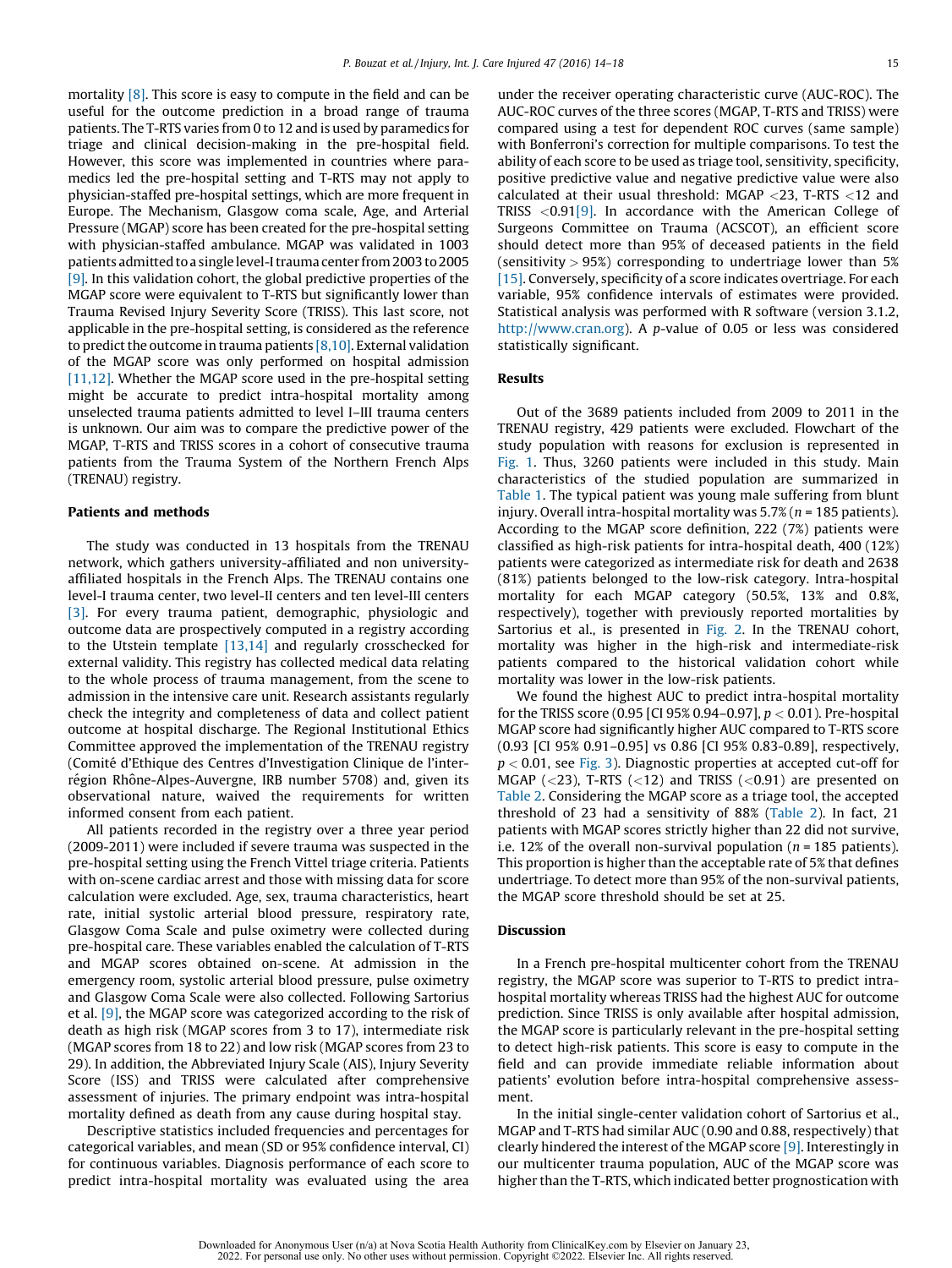<span id="page-2-0"></span>

Fig. 1. Flowchart of the study population.

the MGAP score. Improved accuracy with the MGAP score maybe explained by the replacement of the least useful component of T-RTS (respiratory rate) with two more potent predictors of survival, i.e. age and mechanism of injury. Because these two factors are always available in the field, our study provides new evidence that they should be included in pre-hospital score to further predict mortality. In-hospital MGAP performance was also studied in Europe. From 2000 to 2010, 79,824 patients were included in 160 trauma centers in the United Kingdom to compute the MGAP score

## Table 1

Characteristics of the global population ( $n = 3260$  patients).

| Variable                               | Value            |
|----------------------------------------|------------------|
| Sex male, $n$ $(\%)$                   | 2478 (76%)       |
| Age, years                             | 37 ( $\pm$ 19)   |
| Blunt trauma, $n$ $(\%)$               | 3044 (93%)       |
| Pre-hospital physiological parameters  |                  |
| Heart rate, bpm                        | 90 ( $\pm$ 22)   |
| Systolic arterial blood pressure, mmHg | $124 (\pm 25)$   |
| Respiratory rate, cpm                  | $20 (\pm 6)$     |
| Pulse oximetry, %                      | 96 ( $\pm$ 6)    |
| Glasgow Coma Scale                     | 13 ( $\pm$ 3)    |
| Admission physiological parameters     |                  |
| Hear rate, bpm                         | $86 (\pm 21)$    |
| Systolic arterial blood pressure, mmHg | 124 $(\pm 24)$   |
| Respiratory rate, cpm                  | $18 (\pm 5)$     |
| Pulse oximetry, %                      | $98\% (\pm 4.5)$ |
| Glasgow Coma Scale                     | 13(4)            |
| ISS                                    | 17 ( $\pm$ 13)   |
| ISS > 15                               | 1560 (48%)       |
| MGAP score                             | $26 (\pm 4)$     |
| MGAP category                          |                  |
| 3 to 17                                | 222 (7%)         |
| 18 to 22                               | 400 (12%)        |
| 23 to 29                               | 2638 (81%)       |
| T-RTS                                  | $11.4$ [1.1]     |
| <b>TRISS</b>                           | $0.92$ [0.17]    |
| Intra-hospital mortality               | 5.7%             |

ISS, Injury Severity Score; MGAP, Mechanism, Glasgow Coma Scale, Age, and Arterial Pressure; T-RTS, triage Revised Trauma Score; TRISS, Trauma Related Injury Severity Score. Data are value  $(\pm SD)$ .

at hospital admission [\[11\].](#page-4-0) With acceptable value for the AUC (0.86 95% CI 0.86–0.87) to predict intra-hospital mortality, the MGAP score was found to be a valid triage tool to stratify emergency department patients according to their risk of death. Of note, British trauma system did not include pre-hospital medical management and pre-hospital assessment of the MGAP score was not performed in this study. The authors also found similar mortality as compared to Sartorius et al. for the three MGAP categories (low, intermediate and high risk of death). In the TRENAU cohort, we found different repartition between the three MGAP categories. For instance, 80% of the global population was classified as low risk in our cohort vs 50% in the historical cohort. In fact, in the present cohort, the proportion of patients with ISS higher than 15 was 48% ( $n = 1560$  patients) vs 63% ( $n = 864$ patients) in the historical cohort [\[9\]](#page-4-0). This high proportion of lowrisk patients relied on the criteria used for the TRENAU registry: all patients with suspected severe trauma according to the French Vittel triage criteria were included  $[16]$ , even those with isolated high-kinetic accident. Accordingly, mortality in the low-risk population was lower than the initial report from Sartorius et al.

Despite performing AUC, sensitivity of MGAP score < 23 was only 88%, which was significantly lower than 95% described by



Fig. 2. Mortality according to Mechanism, Glasgow Coma Scale, Age, and Arterial Pressure (MGAP) score in the TRENAU cohort (black columns,  $n = 3260$  patients) and the validation cohort (white columns,  $n = 1003$  patients).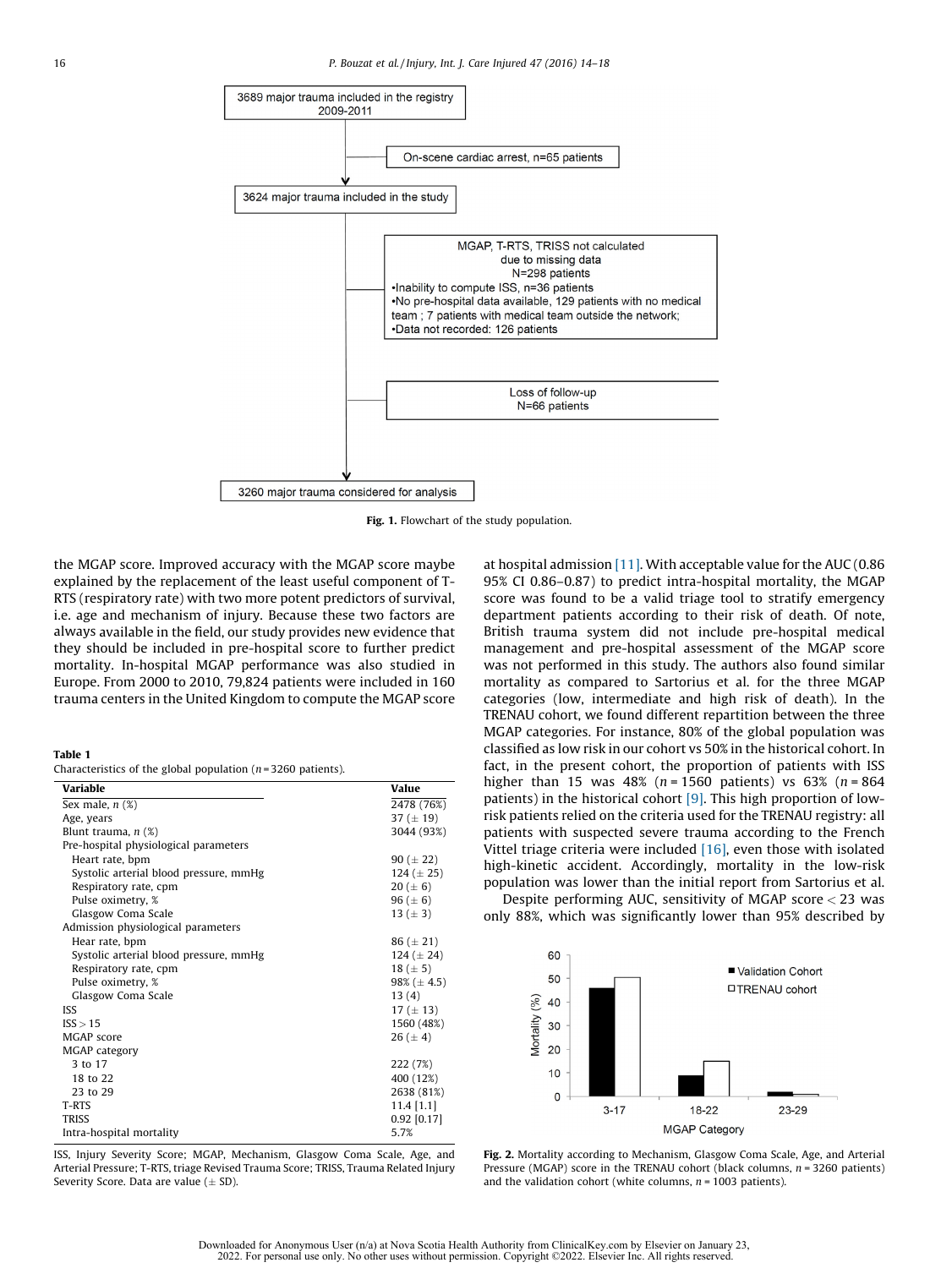<span id="page-3-0"></span>

Fig. 3. Receiving operating curves of the Mechanism, Glasgow Coma Scale, Age, and Arterial Pressure (MGAP) and triage Revised Trauma Score (T-RTS), and Trauma Related Injury Severity Score (TRISS) scores to predict mortality in the TRENAU cohort ( $n = 3260$  patients).

Sartorius et al. Since detecting severity in the field is crucial for appropriate triage, high sensitivity of the MGAP threshold is mandatory to decrease undertriage. According to the American College of Surgeons Committee on Trauma, the sensitivity should be at least 95%, indicating undertriage less than 5% [\[15\]](#page-4-0). In our study, the threshold for the MGAP score should be set at 25 to reach this aim. The poor sensitivity of MGAP at the accepted threshold hindered its use for triage. The lowest sensitivities observed in the TRENAU cohort could be explained by the non-selected characteristic of the trauma population. Indeed, Sartorius et al. validated their score with highly selected patients admitted to level-I trauma center [\[9\].](#page-4-0) These patients presented higher mortality rate (18%) as compared to the TRENAU cohort (5.7%). The decrease in mortality rate in our cohort logically affected the sensitivity of the MGAP score. Accordingly, the Trauma Audit and Research Network found lower sensitivity (66%) of MGAP at hospital admission in 79,807 non-selected trauma patients [\[11\]](#page-4-0). Taken together, these findings limit the use of isolated trauma score for pre-hospital triage. Independently of early assessment of mortality in trauma patients, decision schemes for triage should be developed to reduce undertriage. Recently, in the TRENAU network, the combination

## Table 2

Diagnostic properties of each score (MGAP, T-RTS and TRISS) at usual thresholds: MGAP <23, T-RTS <12 and TRISS <0.91.

| Score                                                             | <b>MGAP</b>                                                                  | T-RTS                                                                         | <b>TRISS</b>                                                                 |
|-------------------------------------------------------------------|------------------------------------------------------------------------------|-------------------------------------------------------------------------------|------------------------------------------------------------------------------|
| Threshold<br>Sensitivity<br>Specificity<br>Positive<br>predictive | $<$ 23<br>$0.88$ [0.87 - 0.89]<br>$0.82$ [0.81 - 0.83]<br>$0.26$ [0.24-0.28] | < 12<br>$0.79$ [0.78 - 0.80]<br>$0.88$ [0.87- 0.89]<br>$0.19$ $[0.18 - 0.20]$ | < 0.91<br>$0.87$ [0.86 - 0.88]<br>$0.85$ [0.84 -0.86]<br>$0.29$ [0.27- 0.31] |
| value<br>Negative<br>predictive<br>value                          | $0.99$ $[0.99 - 0.99]$                                                       | $0.98$ [0.98-0.98]                                                            | $0.99$ [0.99 - 0.99]                                                         |

of grading system and triage algorithm in the pre-hospital setting decreased undertriage from 25% to 8% [\[3\].](#page-4-0) None of these procedures were based upon the calculation of trauma scores. Nevertheless, the MGAP score could be integrated to initial medical assessment to further predict mortality after severe trauma.

Our study had several limitations. First, 429 patients were excluded from the study. Reasons for exclusion included on-scene cardiac arrest, loss of follow-up to assess mortality or missing data that were necessary to compute one of the scores. Missing data are often observed in trauma registry and occur despite regular checking by research assistants. Second, this study was retrospective although data collection was prospective. Finally, outcomes can be discussed. Beyond mortality, score abilities to predict the need for emergency treatment could be of interest. Our study was not designed to test the relevancy of trauma scores in this context. However, risk factors for emergency treatments (massive transfusion, chest tube insertion and/or embolization) were already reported in France and did not fit the MGAP items [\[17\]](#page-4-0).

In conclusion, the MGAP score adequately predicted intrahospital mortality in our cohort. In a physician-staffed ambulance response, this score had better performance than T-RTS used by paramedics in the pre-hospital setting. Higher accuracy for the MGAP score to predict mortality may promote its preferential use for early outcome prediction in the pre-hospital field. However, poor sensitivity questioned the usefulness of the MGAP score for triage after severe trauma. This score could be used in combination with triage algorithms to further indicate patients' severity at the early phase of severe trauma and should not replace decision scheme to direct the most severe patients to level-I trauma center.

## Conflict of interest statement

The authors have no conflict of interest to declare.